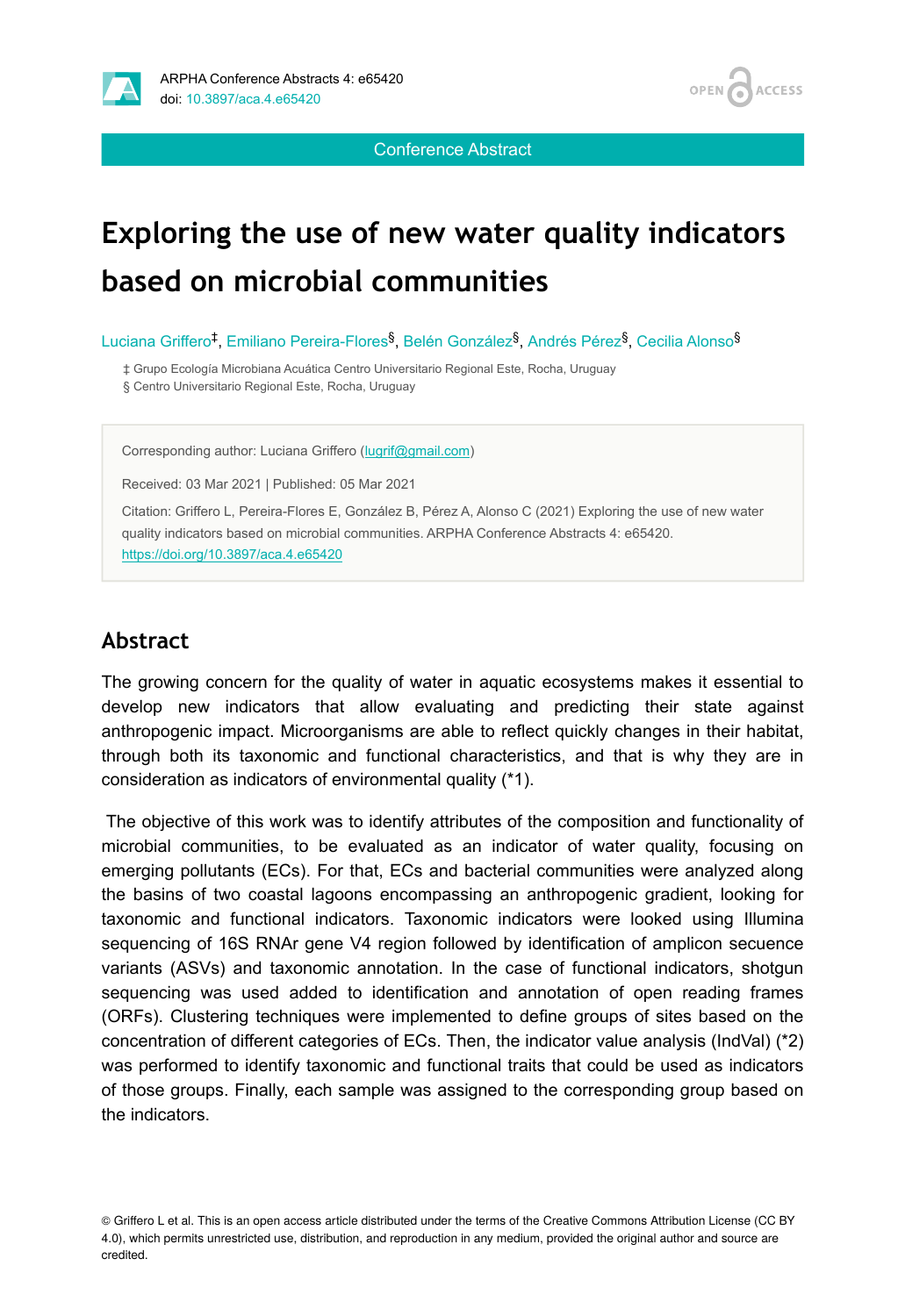A first analysis involved the search of taxonomic indicators for all the set of samples including three groups of sites of low, medium and high impact of emerging contamination. It was possible to find indicators with a very high IndVal value for the three groups of samples. All indicators were based on the co-occurrence of three ASVs belonging to several of the most abundant bacteria phyla (Actinobacteria, Bacteroidetes, Cyanobacteria, Planctomycetes, Proteobacteria). The bacterial indicators correctly assigned 100% and 93% of the samples to their corresponding group for streams and lagoons respectively.

Then, a comparison between taxonomic and functional indicators using a subset of 41 samples was made, including two groups of samples: high and low-medium impact. Both the taxonomic and functional indicators showed high IndVal values for the high and low impact groups, being the highest in the case of functional genes Table 1. The high impact group was perfectly predicted for both taxonomic and functional indicators. The lowmedium impact group was perfectly predicted by the functional indicators and 85% of the samples were correctly assigned by the taxonomic indicators.

| Taxonomic and functional indicators for high and low-medium impacted group |                                                                                                                                                              |               |
|----------------------------------------------------------------------------|--------------------------------------------------------------------------------------------------------------------------------------------------------------|---------------|
| <b>Taxonomic</b><br>indicators                                             | Identity                                                                                                                                                     | <b>IndVal</b> |
| Group 1 (High<br>impact)                                                   | Malikia + Solitalea + Cloacibacterium normaense +Arcobacter cryaerophilus                                                                                    | 0.75          |
|                                                                            | Aquabacterium + Chloroplast + Chloroplast+ Alphaproteobacteria                                                                                               | 0.75          |
|                                                                            | Solitalea + Flavobacterium + Prevotella copri + Chloroplast                                                                                                  | 0.5           |
|                                                                            |                                                                                                                                                              |               |
| Group 2 (low to<br>medium impact)                                          | SAR11 clade + SAR92 clade                                                                                                                                    | 0.6           |
|                                                                            | SAR11 clade + Malikia                                                                                                                                        | 0.33          |
|                                                                            | Malikia + Flavobacterium                                                                                                                                     | 0.3           |
|                                                                            |                                                                                                                                                              |               |
| <b>Functional</b><br>indicators                                            | Identity                                                                                                                                                     | <b>IndVal</b> |
| Group 1 (High<br>impact)                                                   | Glycosyl hydrolase family 48 + Ethanolamine utilisation protein EutQ + DNA-J<br>related protein                                                              | 1             |
|                                                                            |                                                                                                                                                              |               |
| Group 2 (low to<br>médium impact)                                          | Ribulose bisphosphate carboxylase large chain, catalytic domain + D-isomer<br>specific 2-hydroxyacid dehydrogenase, catalytic domain + C2H2-type zinc finger | 0.94          |

Table 1.